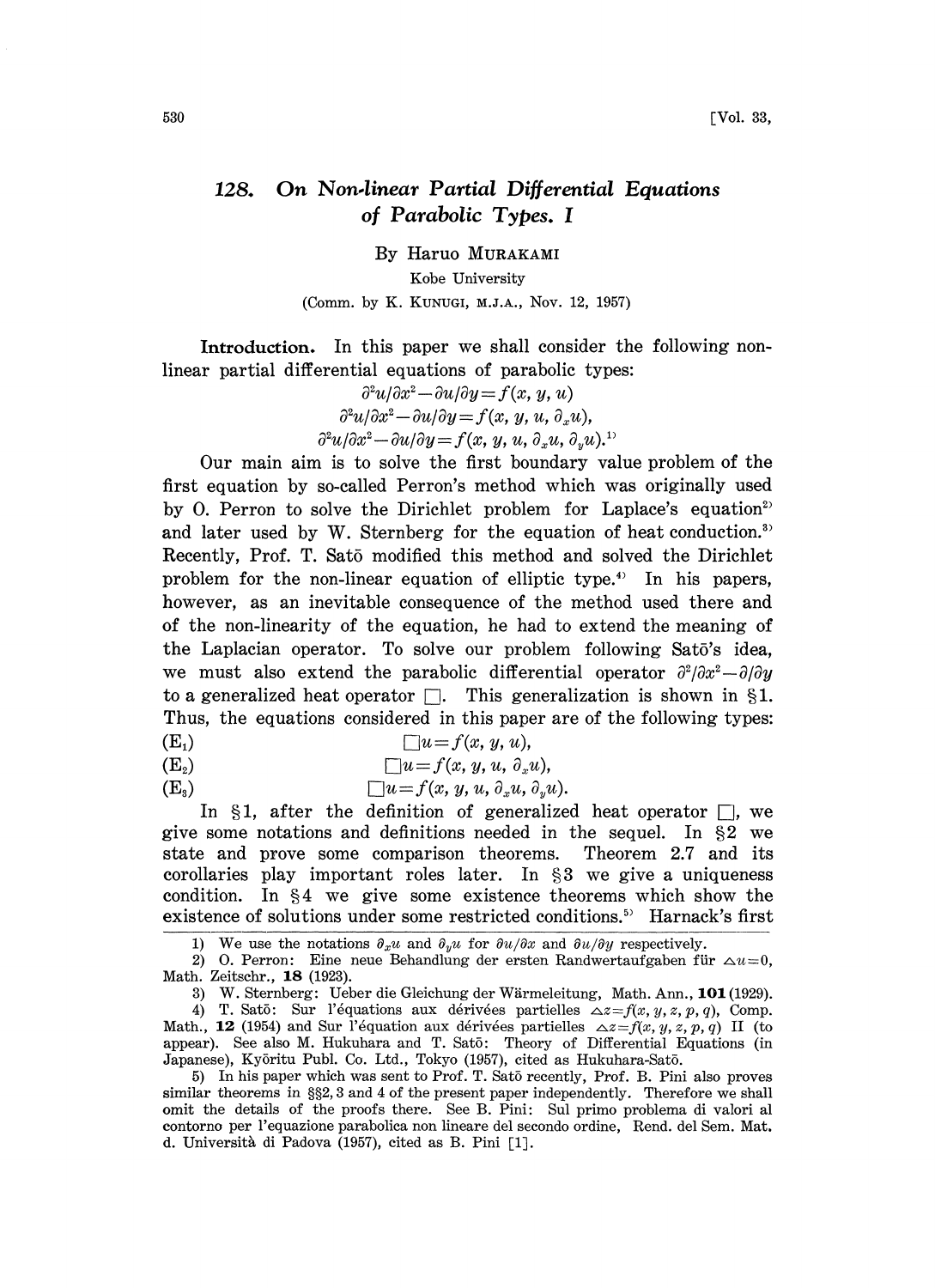and second theorems about harmonic functions are extended to our case in §5. We introduce quasi-superior and quasi-inferior function in §6,  $\Phi_{\beta}$ - and  $\Psi_{\beta}$ -functions in §7. After giving a global existence<br>theorem in §8, barriers are defined in §9. §10 gives the following<br>fundamental result: under some conditions about  $f(x, y, u)$  the equa-<br>tion (E theorem in  $\S 8$ , barriers are defined in  $\S 9$ .  $\S 10$  gives the following fundamental result: under some conditions about  $f(x, y, u)$  the equation  $(E_1)$  is always solvable for the domain on which the equation of heat conduction is solvable. In  $$11$  we extend our results to higher dimensional spaces.

In terminating the Introduction <sup>I</sup> am deeply grateful for this opportunity of thanking Professor Tokui Sat5 who drew my attention to problems treated in the present paper, encouraged me in innumerable discussions and gave me many criticisms and improvements during the preparation of this paper.

## 1. Preliminaries. GENERALIZED HEAT OPERATOR

Let  $u(x, y)$  be a function defined and continuous around  $P(x, y)$ . We define

$$
\overline{\Box}u(x, y) = \overline{\lim}_{r \to +0} \frac{3\sqrt{3}}{\sqrt{2\pi} r^2} \int_{-\frac{\pi}{2}}^{\frac{\pi}{2}} \{u(x + \sqrt{2} r \sin \theta \sqrt{\log \csc^2 \theta}, y - r^2 \sin^2 \theta) -u(x, y)\} \cos \theta \sqrt{\log \csc^2 \theta} d\theta,
$$
  

$$
\underline{\Box}u(x, y) = \underline{\lim}_{r \to +0} \frac{3\sqrt{3}}{\sqrt{2\pi} r^2} \int_{-\frac{\pi}{2}}^{\frac{\pi}{2}} \{u(x + \sqrt{2} r \sin \theta \sqrt{\log \csc^2 \theta}, y - r^2 \sin^2 \theta) -u(x, y)\} \cos \theta \sqrt{\log \csc^2 \theta} d\theta.
$$

If  $\Box u(x, y)$  and  $\Box u(x, y)$  coincide, it is denoted by  $\Box u(x, y)$ .

This operator  $\Box$  has the following properties: i)<sup>6)</sup> If  $u(x, y)$  belongs to the class  $C^2$  with respect to x and to the class  $C^1$  with respect to y, then

$$
\Box u(x, y) = \partial^2 u / \partial x^2 - \partial u / \partial y.
$$

$$
-\partial u/\partial y.\qquad \qquad \int \xi = x + \sqrt{2}.
$$



 $(x, y)$ 

ii) If  $u_n(x, y)$  converge uniformly to  $u(x, y)$ 

in a domain D and  $\Box u_n(x, y)$ ,  $\Box u_n(x, y)$  also converge uniformly in D to the same function  $\tilde{u}(x, y)$ , then

$$
\Box u(x, y) = \lim_{n \to \infty} \overline{\Box} u_n(x, y) = \lim_{n \to \infty} \underline{\Box} u_n(x, y) = \widetilde{u}(x, y).
$$

iii) If 
$$
g(x, y)
$$
 is continuous and integrable in a domain D, then  
\n
$$
\Box \left(-\frac{1}{2\sqrt{\pi}} \int \int_D U(x, y; \xi, \eta) g(\xi, \eta) d\xi d\eta\right) = g(x, y), \qquad (x, y) \in D,
$$

<sup>6)</sup> The definition of  $\Box$  and the property i) are due to B. Pini. See B. Pini [1] and his another paper: Maggioranti e minoranti delle solzioni delle equazioni paraboliche, Ann. di Mat., 37 (1954).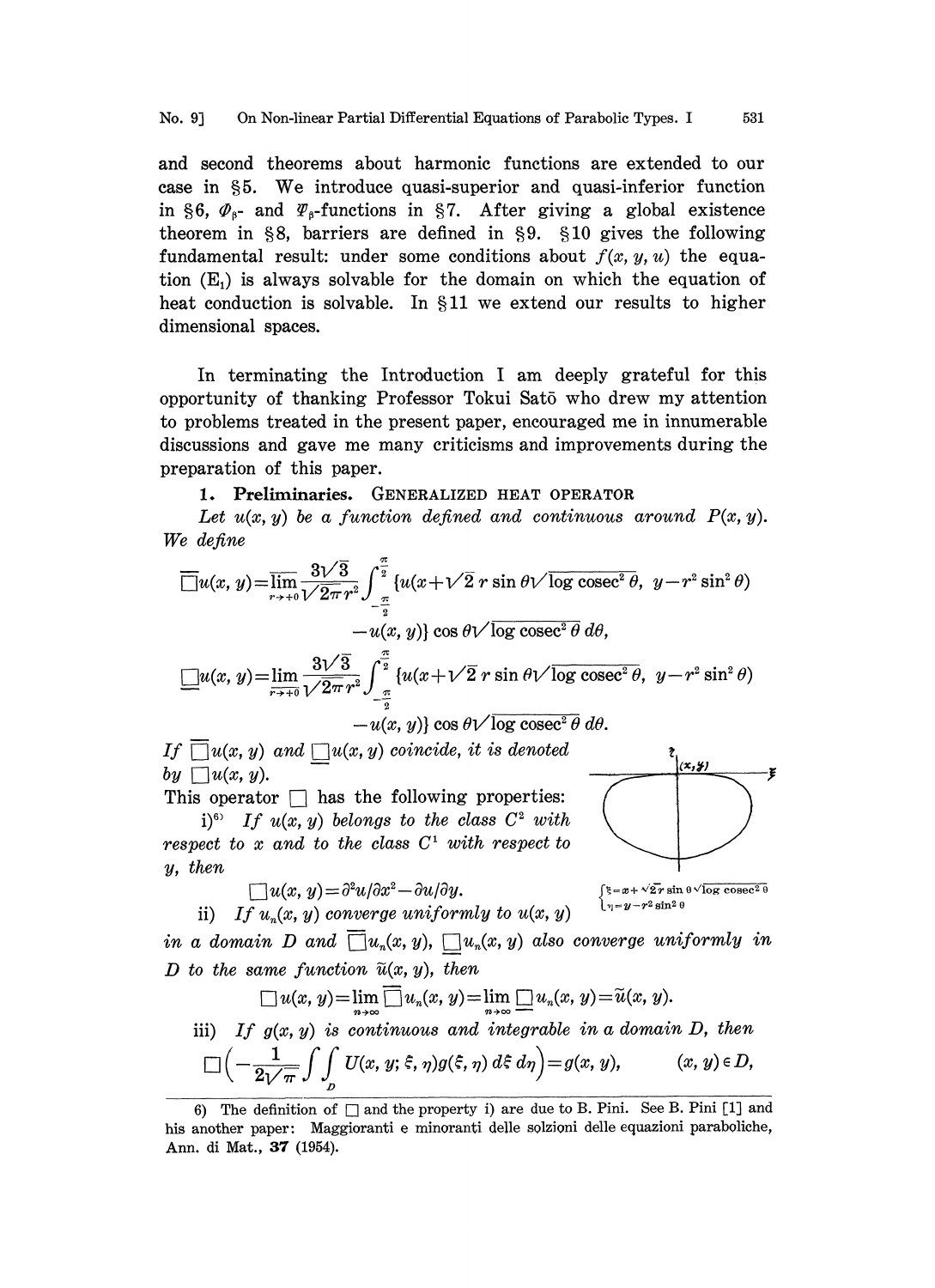where

$$
U(x, y; \xi, \eta) = \begin{cases} \frac{1}{y - \eta} \exp\left(-\frac{(x - \xi)^2}{4(y - \eta)}\right) & \eta < y \\ 0 & \eta \ge y. \end{cases}
$$

We call the operator  $\Box$  generalized heat operator.

NOTATIONS. Let M be a set on  $(x, y)$ -plane. We use following notations:

Diameter of M:  $d=d(M)=\sup \{\text{dist}(P,Q); P, Q \in M\}.$ Height of M:  $h=h(M)=\sup\{y-y'; (x, y), (x', y')\in M\}.$ Width of M:  $w = w(M) = \sup \{x-x'; (x, y), (x', y') \in M\}.$ 

 $\{(x, y); (x, y) \in M, y < y_0\}$  is denoted by  $M_{y_0}$ .

Let  $f(x, y)$  be a function defined on a set M. We define

$$
\overline{f}(x, y) = \overline{\lim}_{(\xi, \eta) \to (\alpha, y)} f(\xi, \eta), \quad \underline{f}(x, y) = \underline{\lim}_{(\xi, \eta) \to (\alpha, y)} f(\xi, \eta)
$$

where  $(x, y) \in M'$  and  $(\xi, \eta) \in M$ .

DEFINITIONS AND NOTATIONS OF  $p\text{-}domain$  and  $C^1\text{-}p\text{-}domain$ . A point set in  $(x, y)$ -plane is called *p*-domain if its boundary consists of the following four parts: upper bounding segment, say AD on the straight line  $y=b$ , lower bounding segment, say BC on the straight line  $y=a$  (B and C may coincide), and two continuons curves connecting A to B and D to C, to which we assume that these curves are representable as  $x = \lambda_1(y)$  and  $x = \lambda_2(y)$  where  $\lambda_1$  and  $\lambda_2$  are one valued continu-<br>ous functions on  $a \le y \le b$  and moreover  $\lambda_1(y) < \lambda_2(y)$  on  $a < y \le b$ . We ous functions on  $a \le y \le b$  and moreover  $\lambda_1(y) < \lambda_2(y)$  on  $a < y \le b$ . We call these two curves side curves of the  $p$ -domain. If  $D$  is such a p-domain, we denote always the upper bounding segment by  $\mathcal S$  (not

including its two end points), and both side curves together with the lower bounding segment (including their end points) by  $C$ . Moreover, we denote the interior of  $D$  by  $(C, S)$ . We denote  $(C, S) \subset S$ ,  $(C, S) \subset C$  and  $(C, S) \subset C \subset S$ by  $(C, S]$ ,  $[C, S]$  and  $[C, S]$  respectively. In this paper, we use the term "p-domain  $(C, S)$ "



this paper, we use the term "p-domain  $(C, S)$ "<br>or "p-domain  $[C, S]$ ", etc, so that the word<br>always mean an open set  $"p\text{-}domain"$  does not always mean an open set.

If the both side curves belong to the class  $C^1$  and  $\lambda_1(a) < \lambda_2(a)$ , we call the p-domain  $C^1$ -p-domain and in this case we use always  $\mathcal L$ instead of  $C$ .

DEFINITIONS OF SOLUTIONS. Whenever we speak of solutions on  $(C, S]$  of the equations  $(E_1)$ ,  $(E_2)$  and  $(E_3)$  respectively, we assume always that they are continuous functions satisfying these equations in  $(C, S)$ ; and moreover, for the solution of  $(E_2)$  or  $(E_3)$  we assume the existence of their partial derivatives appeared in the right hand sides of the equations respectively.

DEFINITION. Suppose that  $f(x, y)$  is a function defined on the set  $E_1 \times E_2$ . We say that  $f(x, y)$  is quasi-bounded with respect to y if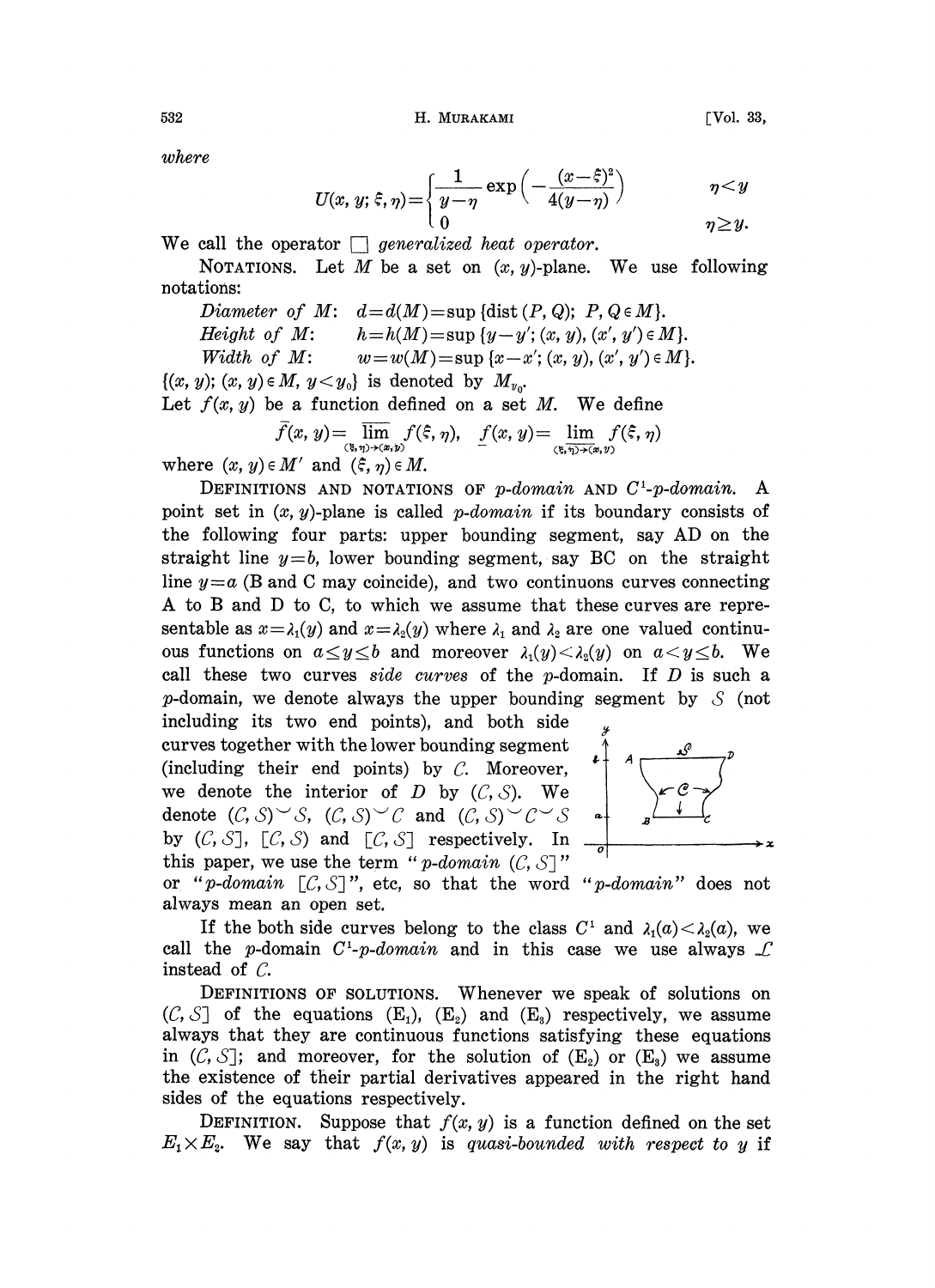$f(x, y)$  is bounded on  $E_1 \times K$ , where K is any compact set in  $E_2$ .

2. Comparison theorems. We begin by proving, **THEOREM 2.1.**<sup>7)</sup> Let  $f(x, y, u, p, q)$  be a function defined on  $(x, y)$  $\in$  (C, S] and  $(u, p, q) \in \varepsilon$ ,<sup>85</sup> and let  $\omega(x, y)$  be a function which is continuous and has  $\partial_x \omega(x, y)$  and  $\partial_y \omega(x, y)$  on  $(C, S]$ . Suppose that we have  $(2.1)$   $\Box \omega(x, y) < f(x, y, u, \partial_x \omega(x, y), \partial_x \omega(x, y))$  $\Box \omega(x, y) < f(x, y, u, \partial_x \omega(x, y), \partial_x \omega(x, y))$ for  $(x, y) \in (C, S)$ ,  $\omega(x, y) \leq u$ ,  $(u, \partial_x \omega(x, y), \partial_x \omega(x, y)) \in \mathcal{E}$  and  $\bigcap \omega(x, y) < f(x, y, u, \partial_x \omega(x, y), q)$  $(2.1')$ for  $(x, y) \in S$ ,  $\omega(x, y) \le u$ ,  $\partial_y \omega(x, y) \le q$ ,  $(u, \partial_x \omega(x, y), q) \in S$ . If, for  $(x, y)$  $\in$  (C, S] and  $(x_0, y_0) \in C$ , (2.2)  $\lim_{u \to 0} (\omega(x, y) - u(x, y)) \geq 0,$ then  $(x,y)\rightarrow(x_0,y_0)$  $(2.3)$  $\omega(x, y) \geq u(x, y)$ (z.s)  $\omega(x, y) \geq u(x, y)$ <br>on  $(C, S]$ , where  $u(x, y)$  is a solution of  $(E_s)$  on  $(C, S]$ . PROOF. For any  $\varepsilon > 0$  it follows from (2.2) that there is a neigh-

bourhood U of C such that  $\omega(x, y)-u(x, y) > -\varepsilon$  for  $(x, y) \in (C, S] \setminus U$ . If there is a point  $(x, y)$  such that  $\omega(x, y)-u(x, y) \leq -\varepsilon$  in  $(C, S]-U$ ,  $\omega(x, y)-u(x, y)$  attains its minimum at the point  $(x_1, y_1)$  of  $(C, S]-U$ . If  $(x_1, y_1) \in (C, S)$ , then  $\omega(x_1, y_1) < u(x_1, y_1)$ ,  $\partial_x \omega(x_1, y_1) = \partial_x u(x_1, y_1)$ ,  $\partial_y \omega(x_1, y_1) = \partial_y u(x_1, y_1), \quad \Box \omega(x_1, y_1) \ge \Box u(x_1, y_1).$  Therefore we have  $\bigcup \omega(x_1, y_1) \ge f(x_1, y_1, u(x_1, y_1), \partial_x \omega(x_1, y_1), \partial_y \omega(x_1, y_1)),$  which contradicts (2.1). If  $(x_1, y_1) \in S$ , then  $\omega(x_1, y_1) < u(x_1, y_1)$ ,  $\partial_x \omega(x_1, y_1) = \partial_x u(x_1, y_1)$ ,  $\partial_y \omega(x_1, y_1) \leq \partial_y u(x_1, y_1), \quad \Box \omega(x_1, y_1) \geq \Box u(x_1, y_1).$  Therefore we have  $\bigcup \omega(x_1, y_1) \ge f(x_1, y_1, u(x_1, y_1), \partial_x \omega(x_1, y_1), \partial_y u(x_1, y_1)),$  which contradicts  $Q.E.D.$ 

**THEOREM 2.1**bis. Let  $f(x, y, u, p)$  be a function defined on  $(x, y)$  $\in$  (C, S] and  $(u, p) \in \varepsilon_1$ ,<sup>3)</sup> and let  $\omega(x, y)$  be a function which is defined and differentiable with respect to x on  $(C, S)$ . Suppose that  $\Box \omega(x, y) < f(x, y, u, \partial_x \omega(x, y))$ 

for  $(x, y) \in (C, S]$ ,  $\omega(x, y) \leq u$ ,  $(u, \partial_x \omega(x, y)) \in \mathcal{E}_1$ . Then,  $(2.2)$  implies  $(2.3)$ , for  $(x, y) \in (C, S]$ ,  $\omega(x, y) \le u$ ,  $(u, \sigma_x \omega(x, y)) \in \varepsilon_1$ .<br>where  $u(x, y)$  is a solution of  $(E_2)$  on  $(C, S]$ .

THEOREM 2.2. Under the same assumptions of Theorem 2.1 or Theorem  $2.1<sup>bis</sup>$ .

(2.4)  $\lim_{(x,y)\to(x_0,y_0)} (\omega(x, y)-u(x, y))>0, \quad (x, y)\in (C, S], (x_0, y_0)\in C,$  $\lim p$ lies  $\omega(x, y) > u(x, y)$  on  $(C, S]$ .

**THEOREM** 2.3.<sup>107</sup> Let  $f_1(x, y, u, p)$  and  $f_2(x, y, u, p)$  be functions defined for  $(x, y) \in (C, S]$  and  $-\infty < u, p < +\infty$ . Suppose that (2.5)  $f_1(x, y, u_1, p) < f_2(x, y, u_2, p)$ 

<sup>7)</sup> This theorem is due to T. SatS, see Hukuhara-Sat5, pp. 286-287.

<sup>8)</sup>  $\varepsilon$  is a set in  $(u, p, q)$ -space.

<sup>9)</sup>  $\varepsilon_1$  is a set in  $(u, p)$ -space.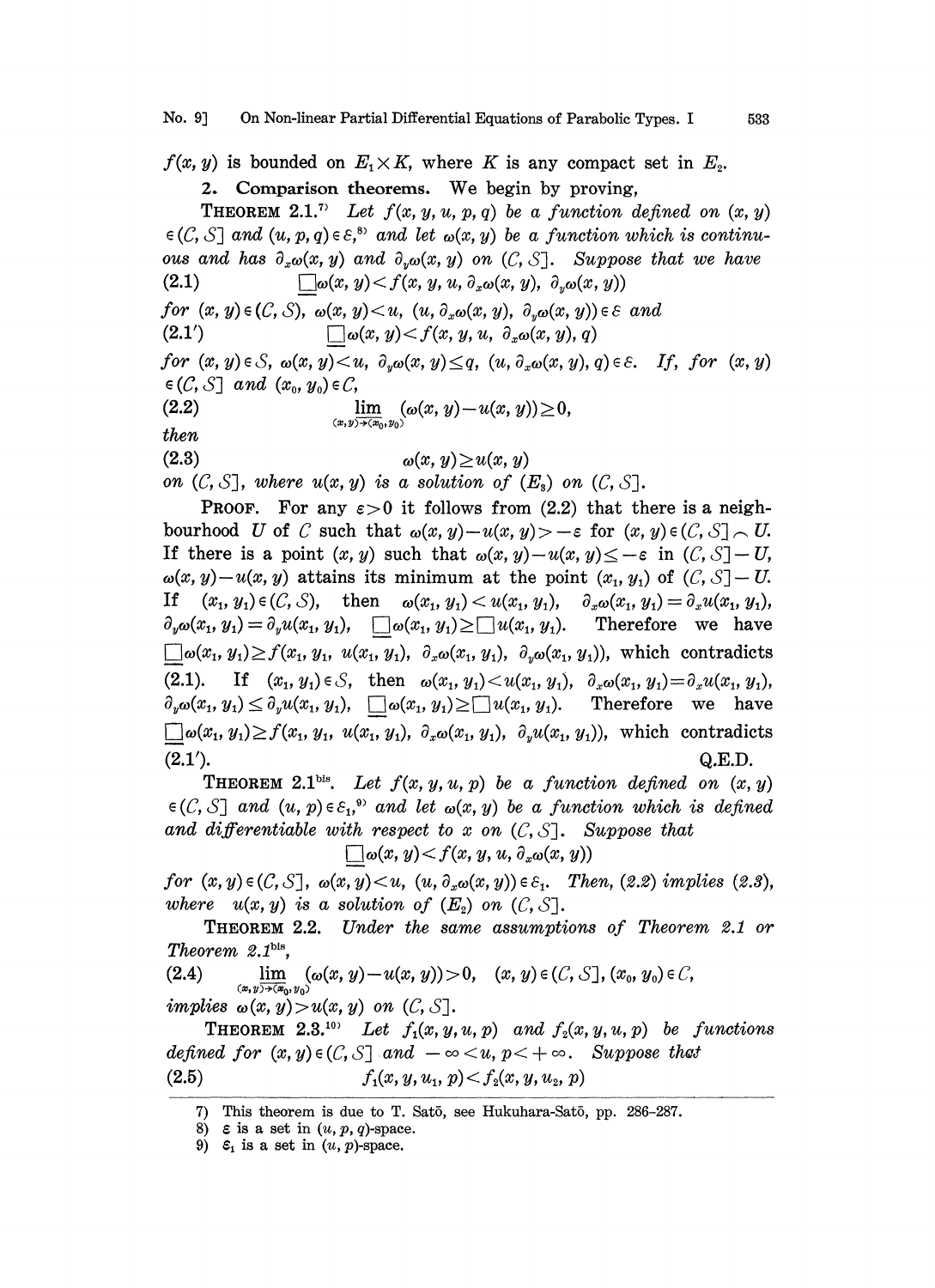534 **H. MURAKAMI** [Vol. 33,

for  $(x, y) \in (C, S]$ ,  $u_1 < u_2$ . If  $u_1(x, y)$  and  $u_2(x, y)$  are continuous functions on  $(C, S]$  which are differentiable with respect to x and satisfy

and 
$$
\Box u_1(x,y) \leq f_1(x,y, u_1(x,y), \partial_x u_1(x,y))
$$

$$
\Box u_2(x,y) \geq f_2(x,y, u_2(x,y), \partial_x u_2(x,y))
$$

respectively, then  $\lim \{u_1(x, y) - u_2(x, y)\} \geq 0$  on C implies  $u_1(x, y) \geq u_2(x, y)$ on  $(C, S]$ .

**PROOF.** By the assumption that  $\lim \{u_1(x, y) - u_2(x, y)\} \ge 0$  on C, for any  $\varepsilon > 0$  we can find a neighbourhood U of C such that  $u_1(x, y)$  $-u_2(x,y) > -\varepsilon$  on  $(C, S] \setminus U$ . If the set of points such that  $u_1(x, y)$  $-u_2(x, y) \leq -\varepsilon$  is not vacuous in  $(C, S]-U$ , there is a point  $(x_0, y_0)$  in  $(C, S]$  such that  $u_1(x, y) - u_2(x, y)$  attains its minimum at that point. At the point  $(x_0, y_0)$  we have  $u_1(x_0, y_0) < u_2(x_0, y_0)$  and  $\partial_x u_1(x_0, y_0)$  $= \partial_x u_2(x_0, y_0)$ . Then by (2.5) we have  $\overline{u_1}(u_1(x_0, y_0)-u_2(x_0, y_0)) \le \overline{u_1}(x_0, y_0)$  $u_1(x_0, y_0) \leq f_1(x_0, y_0, u_1(x_0, y_0), \partial_x u_1(x_0, y_0)) - f_2(x_0, y_0, u_2(x_0, y_0),$  $\partial_x u_2(x_0, y_0)$  < 0. On the other hand, since  $u_1(x, y) - u_2(x, y)$  attains its minimum at  $(x_0, y_0)$  we have  $\overline{\Box} \{u_1(x_0, y_0)-u_2(x_0, y_0)\}\geq 0$ . These two inequalities contradict each other. Q.E.D.

THEOREM 2.4. Under the same assumptions of Theorem 2.3, if THEOREM 2.4. Under the same assumptions of Theorem<br> $\lim_{x\to a}$   $\{u_1(x, y)-u_2(x, y)\} > 0$  on C, then  $u_1(x, y) > u_2(x, y)$  on  $(C, S]$ .

REMARK. Similar theorems to Theorems 2.1,  $2.1$ <sup>bis</sup>,  $2.2$ ,  $2.3$  and 2.4 with changing inequality signs hold true.

**THEOREM 2.5.** Let  $[C, S]$  be a p-domain such that there is a solution of  $\Box u=0$  which is continuous on  $\Box C$ ,  $\Diamond$  and which admits any given continuous boundary value on C. Then there is one and only one<sup>11</sup> solution of  $\Box u = -1$  which is continuous on  $[C, S]$  and vanishes on C, and for such solution  $\psi(x, y)$ , we have (2.6)  $0 \le \psi(x, y) \le d(d+2)/2$ 

on  $[C, S]$ , where  $d=d(C, S)$ .

**PROOF.** It is easily seen that  $\{(x-x_0)^2-2(y-y_0)\}/4$  satisfies  $\Box u=1$ . Let  $\varphi(x, y)$  be a solution of  $\Box u=0$  which is continuous on  $[\mathcal{C}, \mathcal{S}]$  and which admits the boundary value  $\{(x-x_0)^2-2(y-y_0)\}/4$  on C. Then  $\psi(x, y) = \varphi(x, y) - [(x-x_0)^2 - 2(y-y_0)]/4$ 

is a solution of  $\Box u = -1$  which is continuous on  $\Box C$ ,  $\Diamond$  and which vanishes on C. Hence  $\psi(x, y) \ge 0$  by Theorem 2.1. Since  $\varphi(x, y)$  admits its maximum and minimum on  $C$ ,

 $\psi(x, y) \leq 2 \text{ Max } \{[(x-x_0)^2-2(y-y_0)]/4; (x, y) \in \mathcal{C}\} \leq d(d+2)/2,$ where  $(x_0, y_0) \in (C, S)$ . Q.E.D.

**THEOREM 2.6.** Let  $\psi(x, y)$  be the unique solution of  $\Box u = -1$ <br>which is continuous on  $[\bot, \bot, \bot]$  and which vanishes on  $\bot$ . Then which is continuous on  $[\mathcal{L}, \mathcal{S}]$  and which vanishes on  $\mathcal{L}$ . Then  $(2.7)$   $0 \leq \psi(x, y) \leq 2w(\mathcal{L}, \mathcal{S})\sqrt{h(\mathcal{L}, \mathcal{S})/\pi}$ on  $[\mathcal{L}, \mathcal{S}].$ 

<sup>10)</sup> B. Pini [1] includes analogous theorems to our Theorems 2.1his, 2.2 and 2.3.

<sup>11)</sup> Uniqueness is shown in the next section.